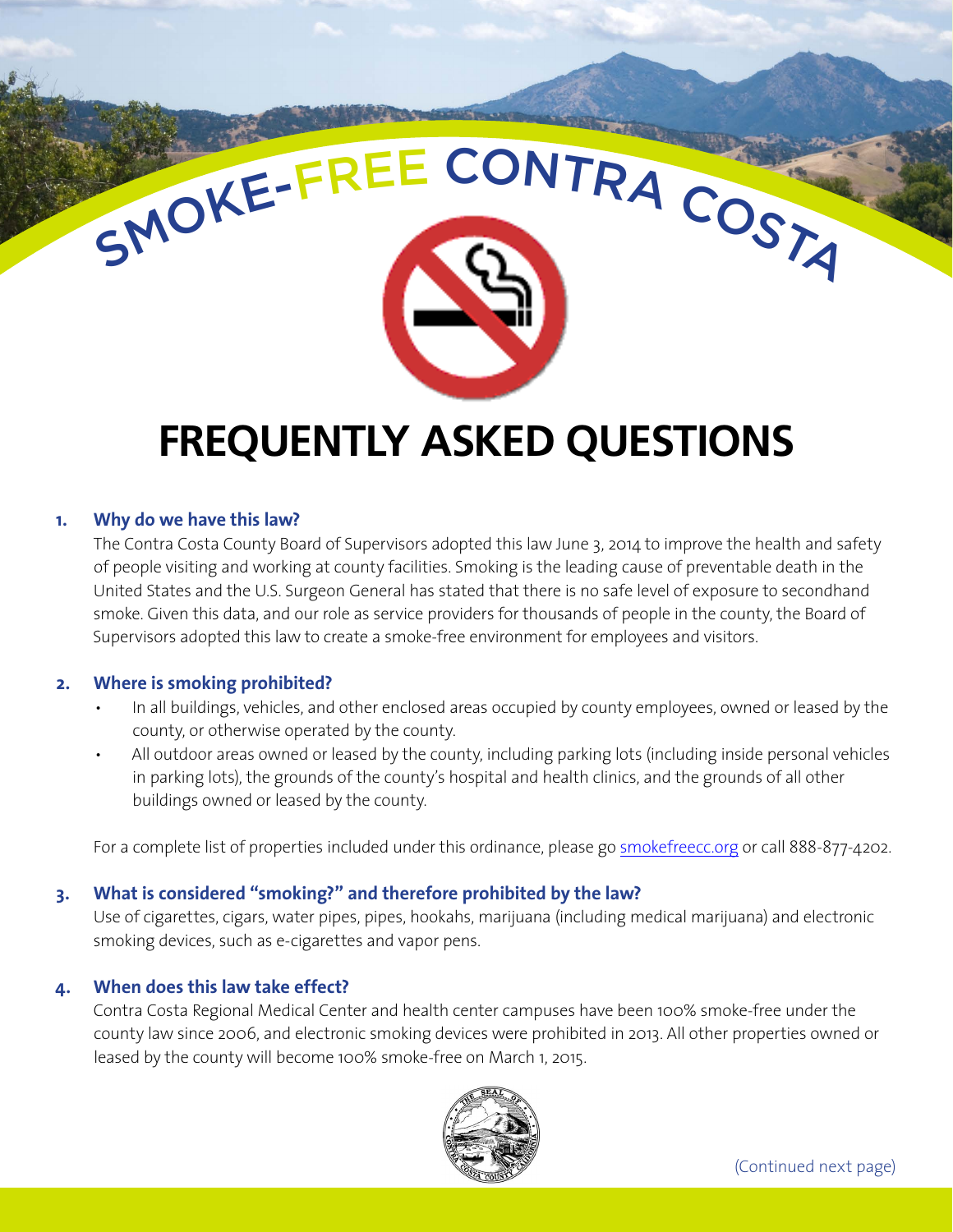## **5. To whom does the law apply?**

This law applies to anyone in a building, vehicle or on the grounds of a property owned or leased by Contra Costa County, including employees, patients, visitors, vendors, and subcontractors.

## **6. Why are electronic smoking devices included in this law?**

The U.S. Food and Drug Administration (FDA) does not consider electronic smoking devices, such as electronic cigarettes and vapor pens, to be safe. There is a growing public health concern that the use of electronic smoking devices in public places may undermine smoke-free ordinances and increase social acceptance of smoking, especially among youth. There is also a concern that they may trigger relapse in those who are trying to quit smoking. FDA-approved smoking cessation aids, such as nicotine gum and patches, are not prohibited by this law.

### **7. Where can I smoke or use electronic smoking devices?**

This law applies to buildings, vehicles and properties owned or leased by the county. Smoking, including use of electronic smoking devices, is subject to local laws elsewhere.

### **8. Can I smoke in my personal vehicle?**

Smoking or use of electronic smoking devices is not permitted in your personal vehicle, whether parked or in motion, if it is located on property owned or leased by the county.

## **9. How do I know what property is owned or leased by the county?**

The County does not own the sidewalks and streets that border its properties. We ask that staff, patients and visitors be courteous if leaving the property to smoke or use electronic smoking devices by disposing of their tobacco butts or other waste in appropriate receptacles and being respectful of others nearby. For a complete list of properties included under this ordinance, please go **smokefreecc.org** or call 888-877-4202.

### **10. Are there designated smoking areas on properties owned or leased by the county?**

No. Shelters and ash canisters in existing smoking areas will be removed by March 1, 2015.

### **11. How is the law being enforced?**

This law is designed to be enforced through signage and education. However, staff who violate the law may be subject to disciplinary action. As this law is a county law, Sheriff's deputies may also issue citations.

# **12. What should I do if I see someone smoking or using electronic smoking devices on property owned or leased by the county?**

You can help make Contra Costa smoke-free.

- If you feel comfortable you may respectfully inform these individuals of the County law prohibiting smoking or using electronic smoking devices anywhere on the property. You may also hand them a "Smoke-free Policy Reminder Card" (to order cards, email [tobaccopreventionproject@hsd.cccounty.us](http://tobaccopreventionproject@hsd.cccounty.us) or call 888-877- 4202). The cards will serve as a tool for individuals to notify smokers who are not familiar or in compliance with the policy.
- Individuals may also choose to engage Sheriff's deputies on the premises to address the situation as appropriate.

## **13. How will you protect individuals who are helping to enforce this policy?**

There will be no penalty against anyone seeking to enforce this policy in a courteous and respectful manner.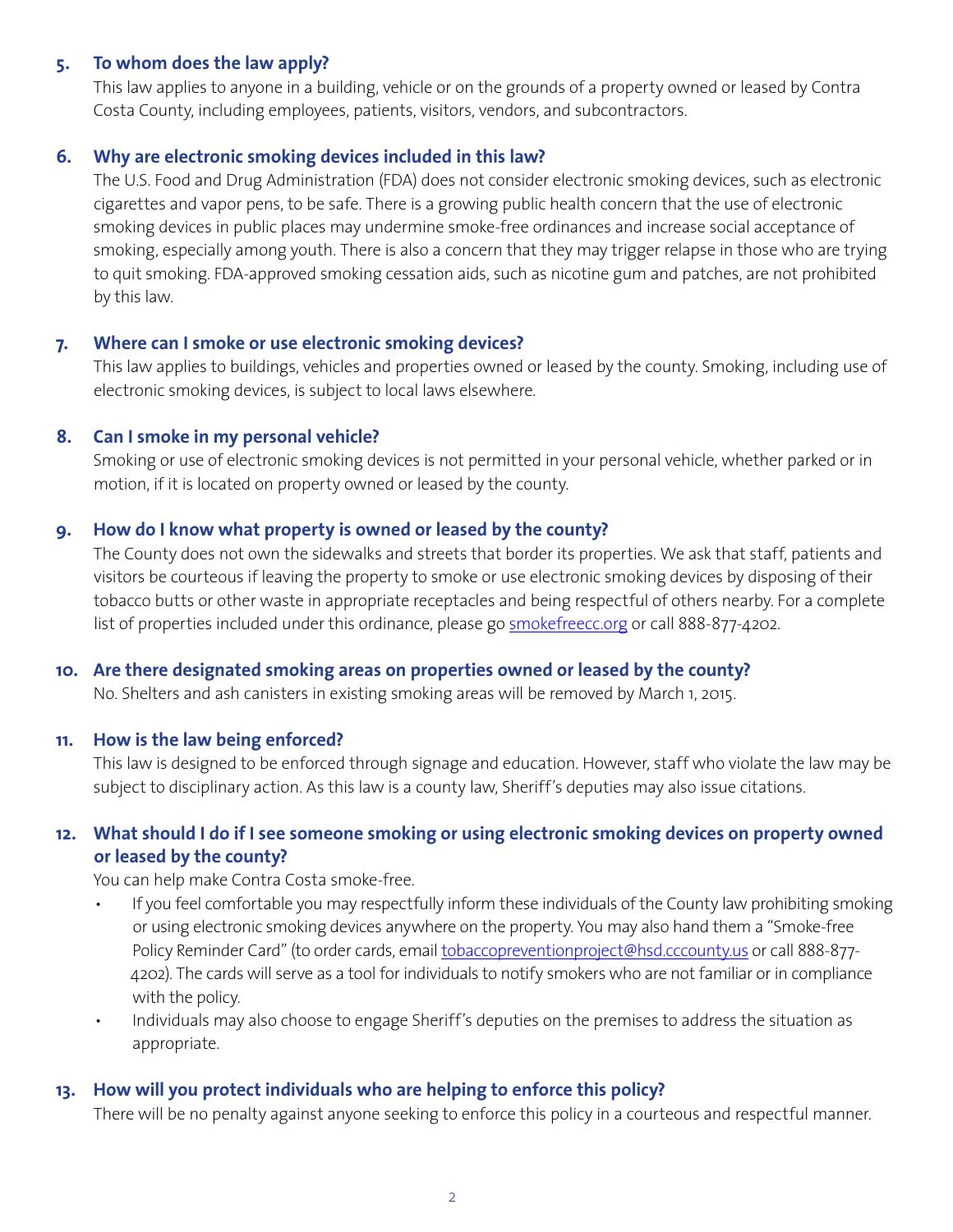### **14. Do I have to quit using tobacco or electronic smoking devices?**

No. The law does not require anyone to quit. However, this may be a good time to try to quit.

#### **15. What resources are available to help me stop smoking?**

If you would like support quitting tobacco or electronic smoking devices, go to [www.cchealth.org/tobacco/](http://www.cchealth.org/tobacco/time-to-quit-smoking.php) [time-to-quit-smoking.php](http://www.cchealth.org/tobacco/time-to-quit-smoking.php) for a list of local cessation resources.

In addition, California has a free helpline that offers ongoing one-on-one counseling and cessation materials in several languages.

| English speakers              | 1-800-NO-BUTTS (1-800-662-8887)   |
|-------------------------------|-----------------------------------|
| Spanish speakers              | 1-800-45-NO-FUME (1-800-456-6386) |
| <b>Mandarin and Cantonese</b> | 1-800-838-8917                    |
| Vietnamese                    | 1-800-778-8440                    |
| Korean                        | 1-800-556-5564                    |
| TDD/TYY                       | 1-800-933-4TDD (1-800-933-4833)   |

# **16. If I choose to continue to smoke or use electronic smoking devices during work hours, but I do not have enough time to step off-campus to smoke, what am I supposed to do?**

Nicotine is a highly addictive drug and waiting until lunch-time or after work to smoke may be difficult for some. FDA-approved nicotine replacement products such as gum or lozenges may help some smokers when it is inconvenient to smoke or use electronic smoking devices. Please work with your healthcare provider to determine if these products are appropriate for you.

# **17. This smoke-free law will force staff, patients, visitors and vendors to leave the property to smoke or use electronic smoking devices. What about their personal safety, especially when it is dark?**

Everyone is encouraged to be mindful of their personal safety while on or off County property. If staff, patients, visitors or contractors need to meet nicotine needs without leaving county property they should speak with their healthcare provider to discuss medications such as the nicotine patch, gum, lozenge, nasal spray or inhaler.

### **18. What about neighbors next to properties owned or leased by the county?**

Please help us maintain a positive relationship with our neighbors that border our properties. People who continue to smoke or use electronic smoking devices during work hours should not litter nor congregate on neighboring property.

## **19. Don't I have a right to smoke or use electronic smoking devices on properties owned or leased by the County?**

Using tobacco and electronic smoking devices is a personal choice, not a legally protected right. In addition, prohibiting smoking and use of electronic smoking devices in buildings and vehicles and on properties owned or leased by the county preserves everyone's right to breathe clean, smoke-free air, while allowing adults who smoke to continue to do so off the premises. This decision supports the rights and privileges of both smokers and non-smokers alike.